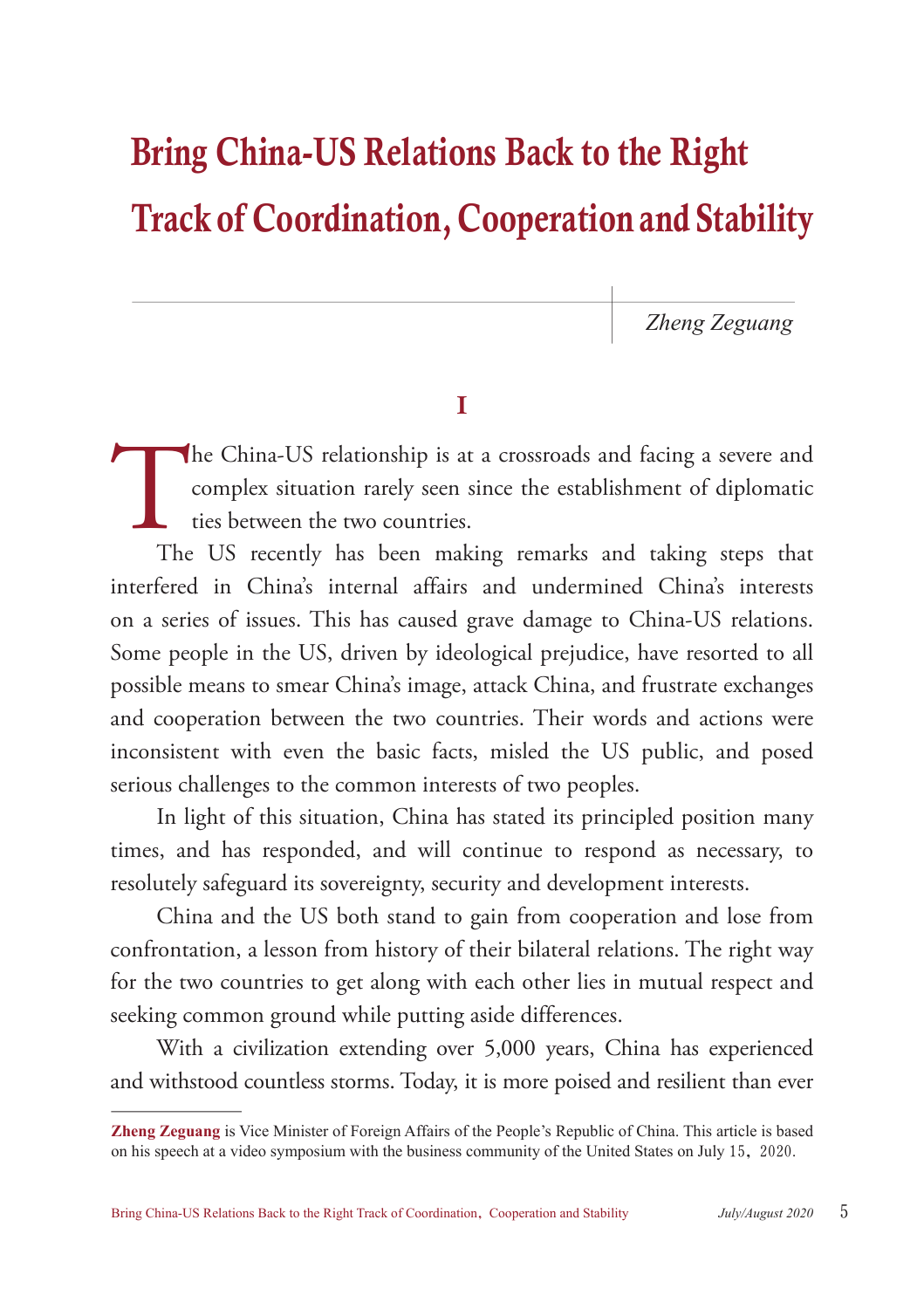to overcome risks and challenges, and make steady progress toward its goals. In dealing with the serious and complex situation facing China-US relations, China, always bearing in mind the fundamental interests of the Chinese and American peoples and the people of the world, has demonstrated goodwill and sincerity, and has been working hard to develop a China-US relationship of no

*China and the US both stand to gain from cooperation and lose from confrontation, a lesson from history of their bilateral relations. The right way for the two countries to get along with each other lies in mutual respect and seeking common ground while putting aside differences. The US should stop saying and doing negative things, and work with China to bring bilateral relations back to the right track.*

conflict, no confrontation, mutual respect and win-win cooperation. The US should stop challenging China's core interests. Any US bullying and injustice imposed on China will be resolutely pushed back. Any attempt to contain China's development is doomed to fail.

State Councilor and Foreign Minister Wang Yi outlined China's principled position on the current state of China-US relations in his recent remarks to the China-US Think Tanks Media Forum. He made three suggestions, namely, to activate and open all the channels of dialogue, review and agree on the lists of

interactions, and focus and cooperate on COVID-19 response. The US should consider these suggestions seriously, correct its wrongdoing, stop saying and doing negative things, and work with China to bring this relationship back to the right track of coordination, cooperation and stability.

### $\Pi$

The sudden COVID-19 onslaught has had enormous impacts on China and the world. Putting people and their life first, China has taken the most comprehensive, rigorous and thorough containment measures. Major strategic gains have been made in bringing the virus under control. All this was achieved because of the relentless efforts of the Chinese people. It was also attributable to the insightful vision and extraordinary leadership of Chinese leaders.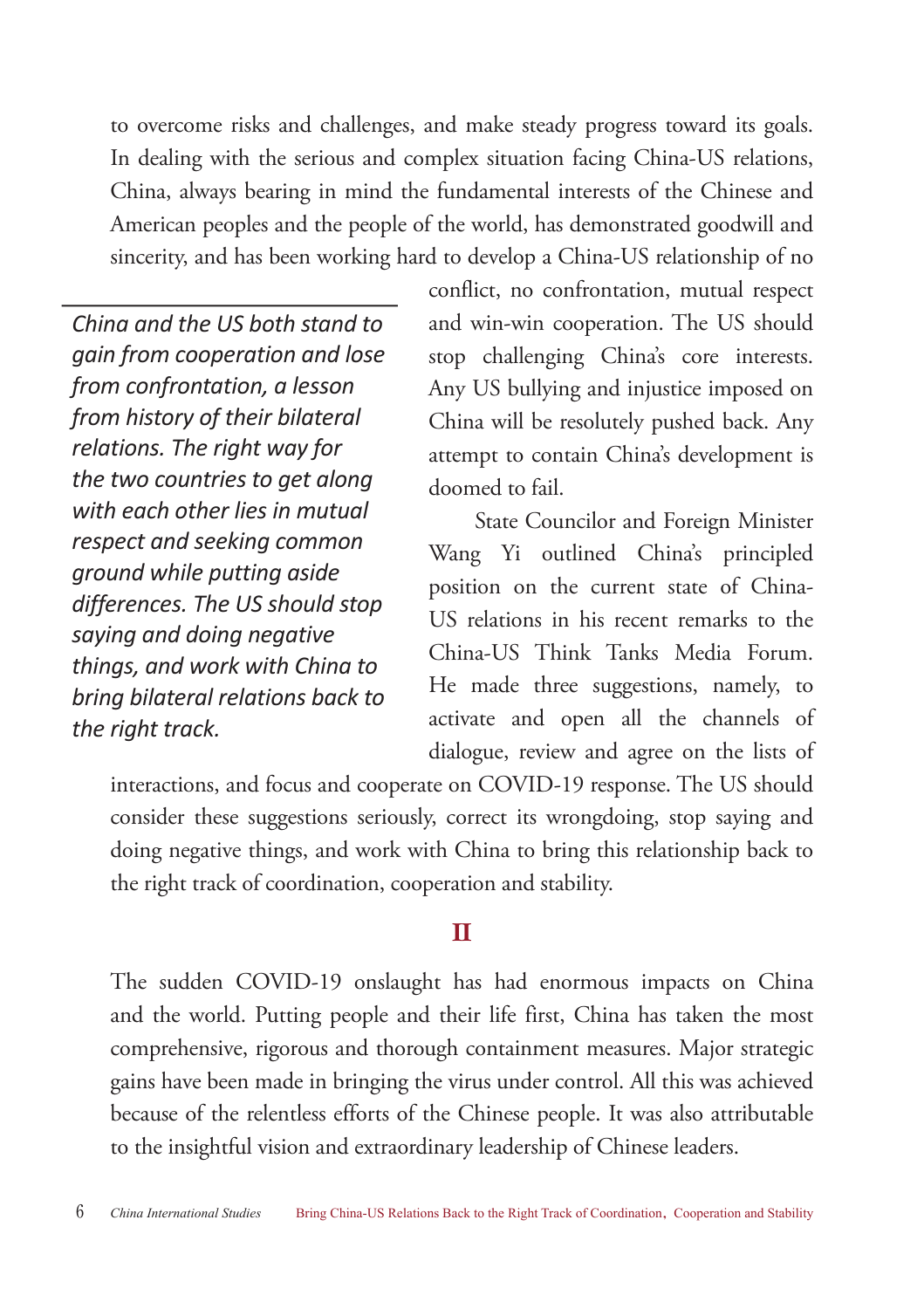In fighting the virus, China has been open and transparent. It has shared information with the international community on a timely basis, provided assistance and support to other countries to the best of its ability, and actively engaged in international cooperation against the virus.

Meanwhile, my thanks go to AmCham China and its members. At the

most difficult time of China's COVID-19 response in February this year, they provided generous donations to China, which fully proves their corporate social responsibility and the friendship between Chinese and American peoples.

Since the virus started to spread in the US, many Chinese provinces, cities, companies, and ordinary people from all walks of life have made donations to their sister states and cities, and to businesses and various communities in the US. China

*The sudden COVID-19 onslaught has had enormous impacts on China and the world. The US should stop politicizing the disease, stigmatizing the virus, and smearing China. Instead, it should foster favorable conditions for China-US cooperation against COVID-19.*

has facilitated large US purchase of medical supplies from the Chinese market.

With COVID-19 still spreading and escalating in the US, we are ready to have cooperation with the US on fighting the virus to save more lives together. We urge the US to stop politicizing the disease, stigmatizing the virus, smearing China, and scapegoating. The US should focus on containing the virus at home, and foster favorable conditions for China-US cooperation against COVID-19.

### III

China is now advancing both COVID-19 response and economic and social development to complete the building of a moderately prosperous society in all respects and end absolute poverty.

While keeping up the response to the virus, we are working to maintain stability in the six key areas (i.e., employment, finance, foreign trade, foreign investment, domestic investment, and market expectations) and provide protections in six priority areas (i.e., jobs, people's livelihood, the development of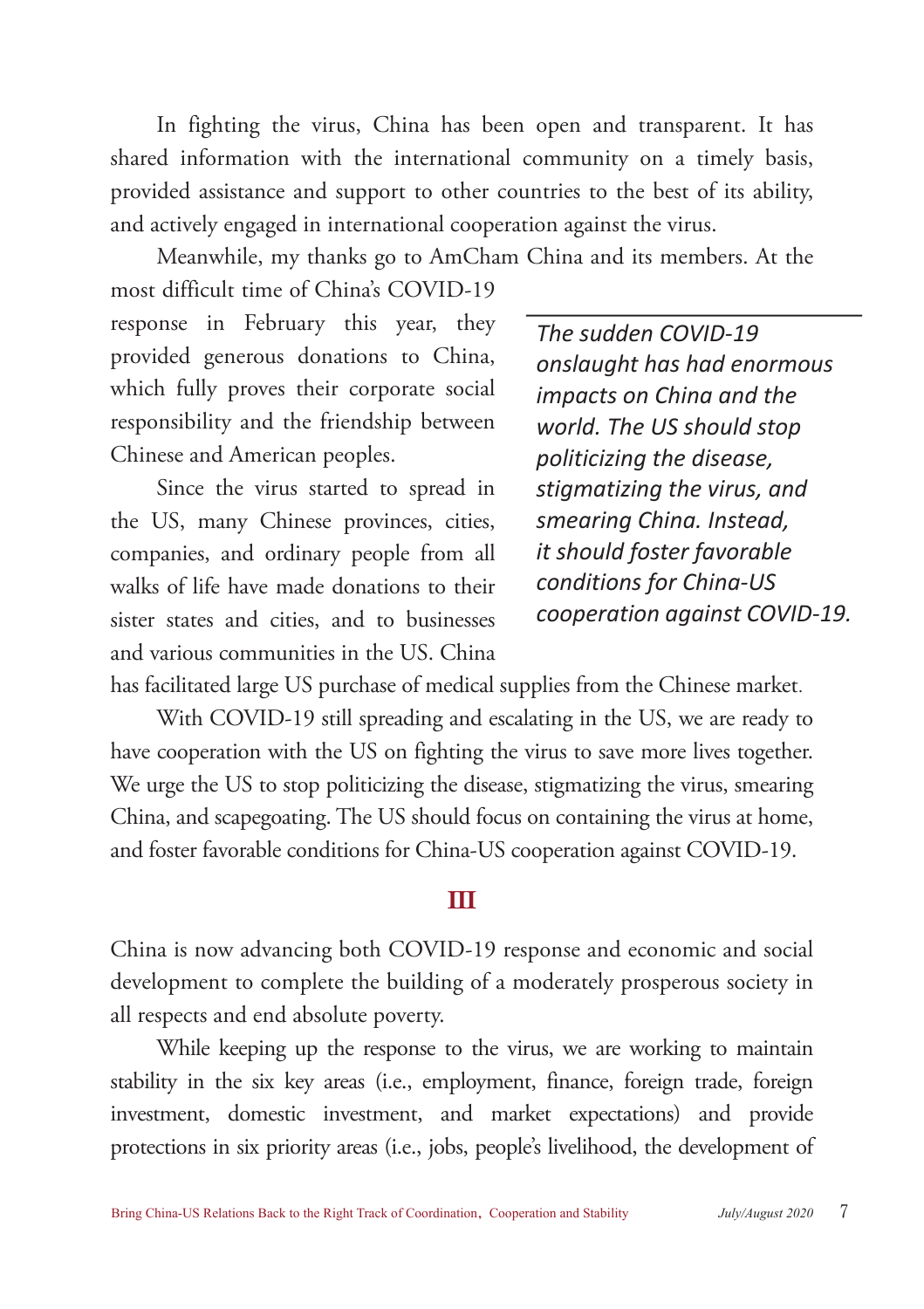market entities, food and energy security, stable operation of the industrial and supply chains, and smooth functioning at the community level). A string of strong measures have been adopted, including on the fiscal, tax and financial fronts.

The fundamentals sustaining long-term and sound growth of the Chinese economy remain unchanged, and will not change. In the second quarter this year, China's secondary and service industries returned to positive growth. Consumption and investment continued to pick up. And the main economic indicators markedly improved over the first quarter.

International capital markets and investors have a positive view about China's economic trajectory. And the IMF made an optimistic forecast about the prospects of the Chinese economy.

China's reform and opening-up did not stop because of COVID-19, but continued to make fast yet steady progress. In his keynote speech at the Boao Forum for Asia in April 2018, President Xi Jinping announced four major measures on furthering opening-up, including significantly widening market access, fostering a more attractive investment environment, strengthening intellectual property protection, and taking the initiative to expand imports. Over the past two-plus years, these measures have been well implemented and produced positive results.

China's overall tariff rate has been reduced to 7.5%, lower than that of other major developing countries and close to that of developed countries. Import tariffs on more than 850 items have been further lowered since January this year, including consumer goods, vital medicines and advanced technological equipment.

Market access in finance, services, manufacturing, agriculture, and infrastructure are further expanded. The negative list on the market access of foreign investment and the one on foreign investment in the pilot free trade zones have been consistently shortened in the past four years. The numbers of restricted items have been cut respectively from 93 to 33, and from 122 to 30.

With the *Measures for Further Opening Up the Financial Sector* released in July 2019, China's financial sector has been fully opened to the world.

The development of the Hainan Free Trade Port is picking up speed,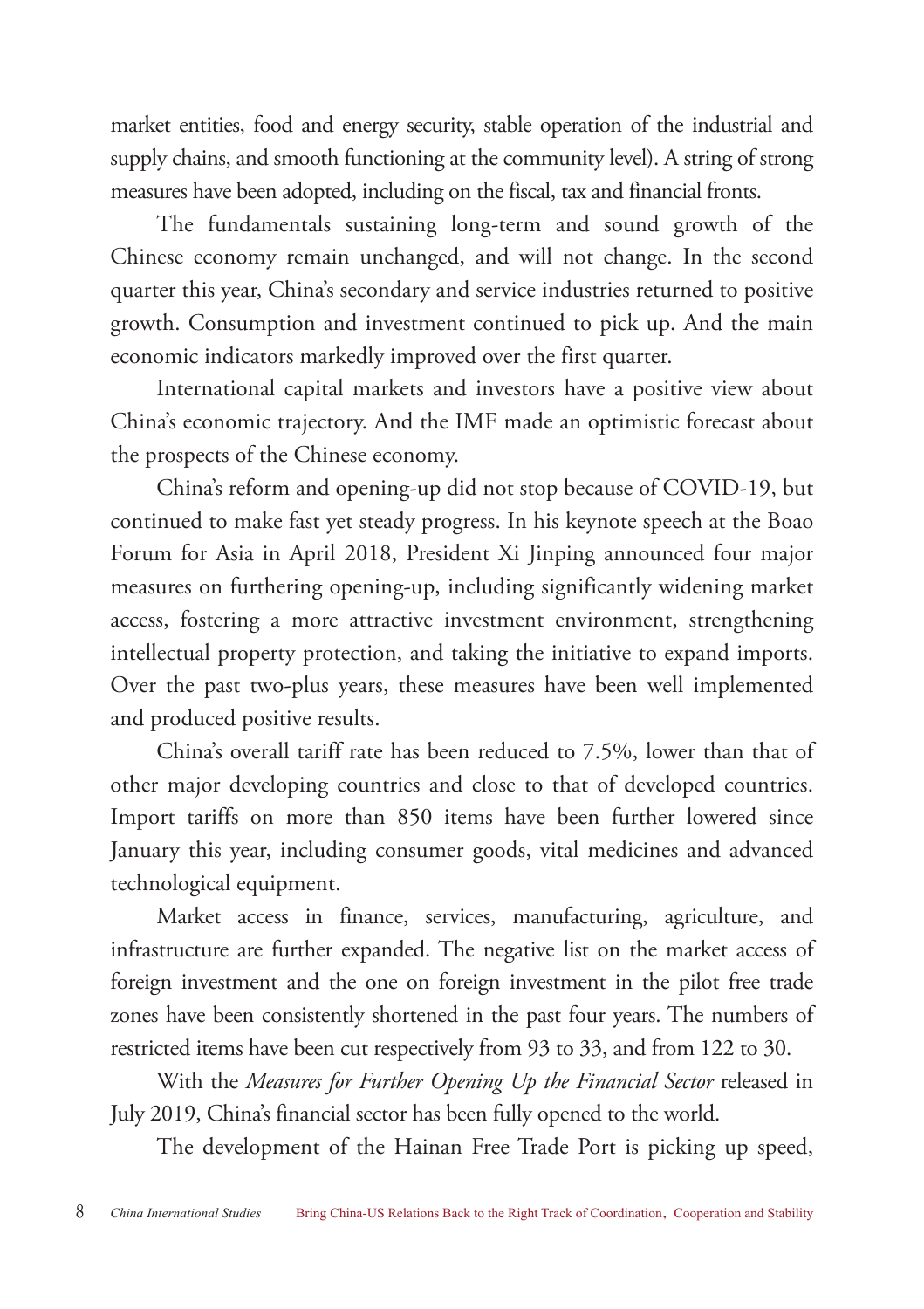and new pilot free trade zones and integrated bonded areas will be set up in the central and western regions of China.

The promulgation of the *Regulation on Implementing the Foreign Investment Law* is another step to protect intellectual property rights and foster a market environment where domestic and foreign-invested enterprises are treated as equals and compete on a level playing field.

Mankind in today's world are a community with a shared future, and win-win cooperation is the trend of the times. China is as determined as ever to deepen reform and further openingup. China will continue to welcome foreign enterprises to its market for more investment and cooperation, and this commitment will remain unchanged. We will continue to build a market-oriented and world-class business environment governed by a sound legal framework,

*China is now advancing both COVID-19 response and economic and social development, and making fast yet steady progress in reform and opening-up. China will continue to welcome foreign enterprises to its market for more investment and cooperation, and this commitment will remain unchanged.*

and will treat enterprises of all types of ownership, and both domestic and foreign-investment companies, as equals.

### IV

China and the US are at different stages of economic development and are highly complementary to each other. Economic cooperation and trade between the two countries are a result of the international division of labor and reflect the choice of our businesses and consumers. The China-US economic relationship is mutually beneficial by nature, a judgment proven true by loads of facts.

A recent report by Cato Institute, an American think tank, again highlighted that fact. The report held that trade with China provided ample benefits for American consumers; trade with China has helped, not hurt US manufacturers and jobs; manufacturing job losses and unemployment among US workers have little to do with import from China; and Chinese